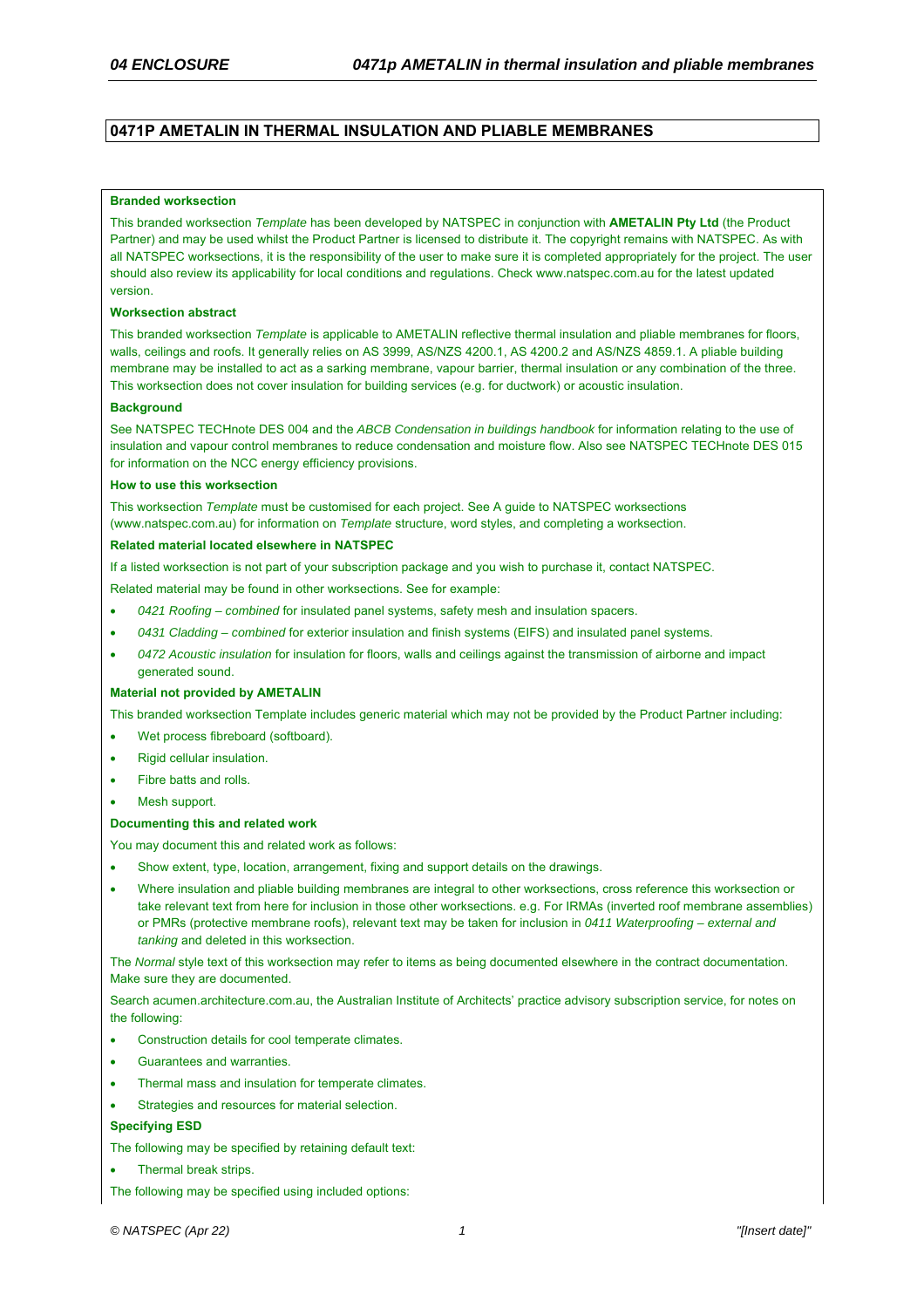Thermal performance to reduce heating/cooling load by specifying the required R-Value for roofs, ceilings, walls and floors.

The following may be specified by including additional text:

- Recycled material content, e.g. recycled waste glass in glass wool insulation.
- Other natural materials such as cellulose insulation, perlite, agricultural fibres and cementitious foam.
- Cellulose insulation: Manufactured from recycled paper.
- Perlite: Volcanic minerals, e.g. used as loose fill insulation in concrete block cavities.
- Agricultural fibres: Manufactured from mill waste, low grade and recycled cotton treated with non-toxic fire retardant.
- Cementitious foam insulation: Made from magnesium from sea water.
- Wood foam: Made from wood particles.

Refer to NATSPEC TECHreport TR 01 on specifying ESD.

# **1 GENERAL**

## **1.1 RESPONSIBILITIES**

AMETALIN is a leading Australian manufacturer of reflective, air-vapour-water-thermal control building membranes used for weatherproofing, insulating and condensation management in residential, commercial, industrial, and non-combustible building systems. Products are designed for Australian climate zones to increase thermal comfort year-round while saving energy and reducing heating/cooling costs.

AMETALIN is a proud partner of the CRC for Low Carbon Living and Foundation Member of Carbon Neutral Adelaide, proactively driving the industry to design and build passive Net Zero-Ready and high-performance constructions.

### **General**

Requirement: Provide pliable membrane systems and thermal insulation, as documented.

*Documented* is defined in *0171 General requirements* as meaning contained in the contract documents.

It is the responsibility of the designer to nominate and detail insulation and pliable membranes conforming to the requirements of the NCC.

# **1.2 COMPANY CONTACTS**

**AMETALIN technical contacts** 

Website: www.ametalin.com

### **1.3 CROSS REFERENCES**

### **General**

Requirement: Conform to the following:

- *0171 General requirements*.

*0171 General requirements* contains umbrella requirements for all building and services worksections.

List the worksections cross referenced by this worksection. *0171 General requirements* references the *018 Common requirements* subgroup of worksections. It is not necessary to repeat them here. However, you may also wish to direct the contractor to other worksections where there may be work that is closely associated with this work.

NATSPEC uses generic worksection titles, whether or not there are branded equivalents. If you use a branded worksection, change the cross reference here.

# **1.4 INTERPRETATION**

# **Definitions**

General: For the purposes of this worksection, the following definitions apply:

- Batts: Flexible insulation supplied as factory cut pieces and composed of mineral wool (glass and rock fibre) or polyester fibre.
- Blankets: Flexible insulation supplied as factory cut rolls and composed of mineral wool (glass and rock fibre) or polyester fibre, and may be combined with reflective facings.
- Bio-soluble: A product that dissolves in bodily fluids and is quickly cleared from the lungs.
- Fire hazard properties: To NCC Schedule 3.

This includes the Flammability Index, Smoke-Developed Index and Spread-of-Flame Index of a material or assembly as applicable.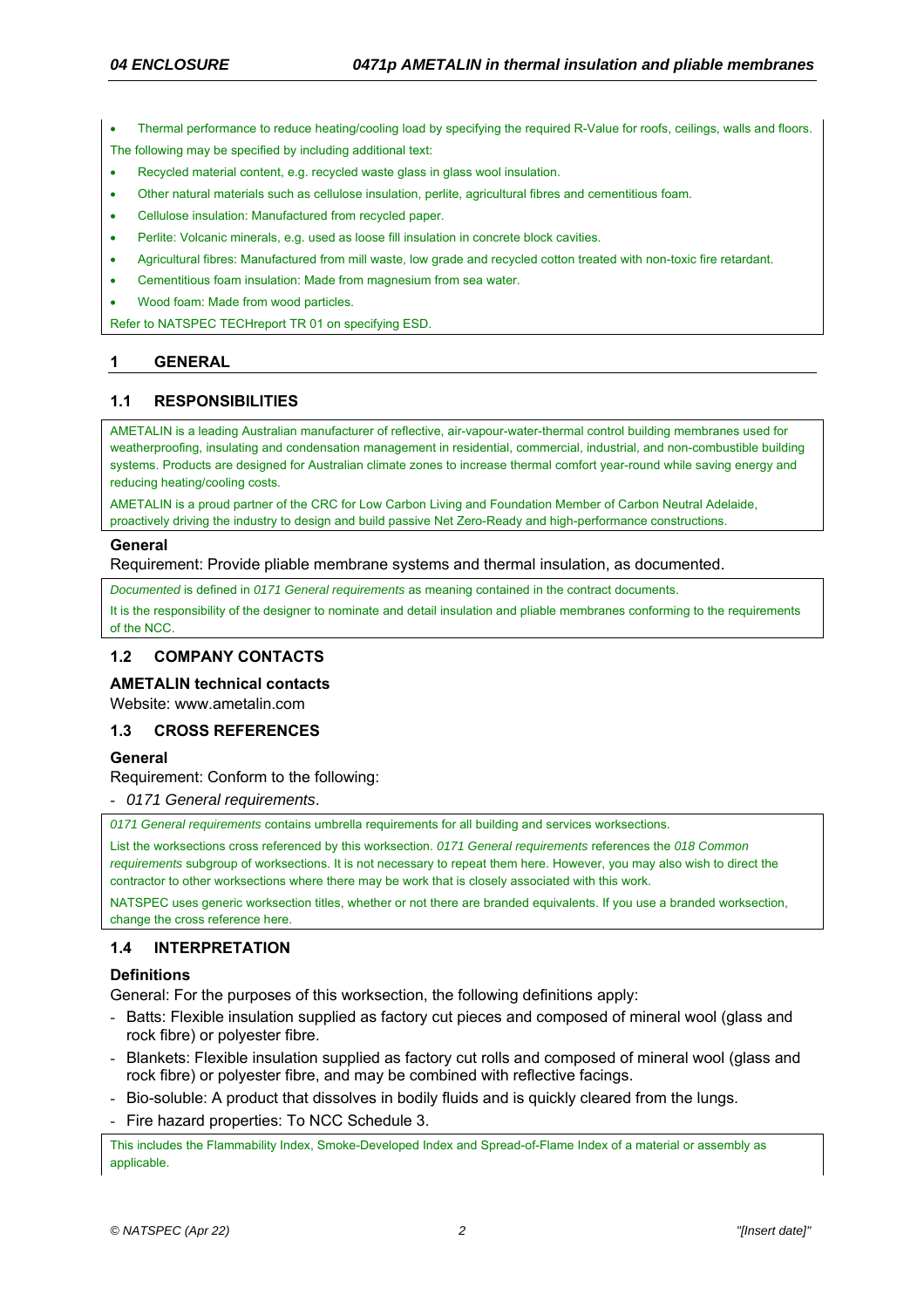See NATSPEC TECHnote DES 003 for more information on fire hazard properties of insulation and pliable membranes and NATSPEC TECHnote DES 020 for fire behaviour of building materials and assemblies.

- Pliable building membrane: To AS/NZS 4200.1 and equivalent to sarking-type materials as defined in the NCC.

A pliable building membrane may be installed to act as a sarking membrane, vapour barrier, thermal insulation or any combination of the three.

- Thermal insulation terminology: To AS/NZS 4859.1.

See AS/NZS 4859.2 for additional definitions applicable when designing building components for thermal insulation systems

- Vapour permeable (breathable) membrane: A flexible membrane material, normally used for secondary waterproofing that allows for the transmission of water vapour.

Edit the **Definitions** subclause to suit the project or delete if not required. List alphabetically.

### **1.5 MANUFACTURER'S DOCUMENTS**

### **Technical manuals**

Product information: www.ametalin.com

### **1.6 SUBMISSIONS**

### **Fire performance**

Fire hazard properties: Submit evidence of conformity to PRODUCTS, **FIRE PERFORMANCE**, **Fire hazard properties**.

### **Products and materials**

Thermal insulation properties: Submit evidence of conformity to AS/NZS 4859.1 and AS/NZS 4859.2.

This is primarily to verify claimed Total R-Value for NCC compliance.

AS/NZS 4859.1 is applicable to the R-Value of bulk insulation only and excludes insulation built up from layers of different materials and the effects of air spaces and surface resistance. If the system or total R-Value relies on layers of different materials, air spaces or reflective surfaces, the R-Value must be calculated to AS/NZS 4859.2.

AS/NZS 4859.2 includes standard assumptions for calculating R-Values including de-rating of the insulation performance to compensate for dust, labelling ink and so on. The effect of the de-rating may be significant and in situations where reflective foil is used in combination with bulk insulation, a conservative approach would be to ignore the reflective surface effect, i.e. treat the surface as high emittance. Calculations performed to AS/NZS 4859.2 are not to be used for the purposes of labelling.

See NATSPEC TECHnote DES 031 for information on specifying R-Values.

Evidence of delivery: Submit delivery docket as evidence of delivery of [complete/delete]

If evidence of delivery to site is required for particular products, consider including this *Optional* style text by changing to *Normal* style.

### **Warranties**

Manufacturer's published product warranties: Submit warranties to **COMPLETION, Warranties**.

# **1.7 INSPECTION**

### **Notice**

Inspection: Give notice so that inspection may be made of the following:

- Insulation or pliable membrane materials after installation and before concealment.

Amend to suit the project adding critical stage inspections required.

**Hold points**, if required, should be inserted here.

# **2 PRODUCTS**

# **2.1 GENERAL**

### **Product substitution**

Other products: Conform to **Substitutions** in *0171 General requirements.*

The *0171 General requirements* clause sets out the submissions required if the contractor proposes alternative products. Refer also to NATSPEC TECHnote GEN 006 for more information on proprietary specification.

### **Product identification**

General: Marked to show the following: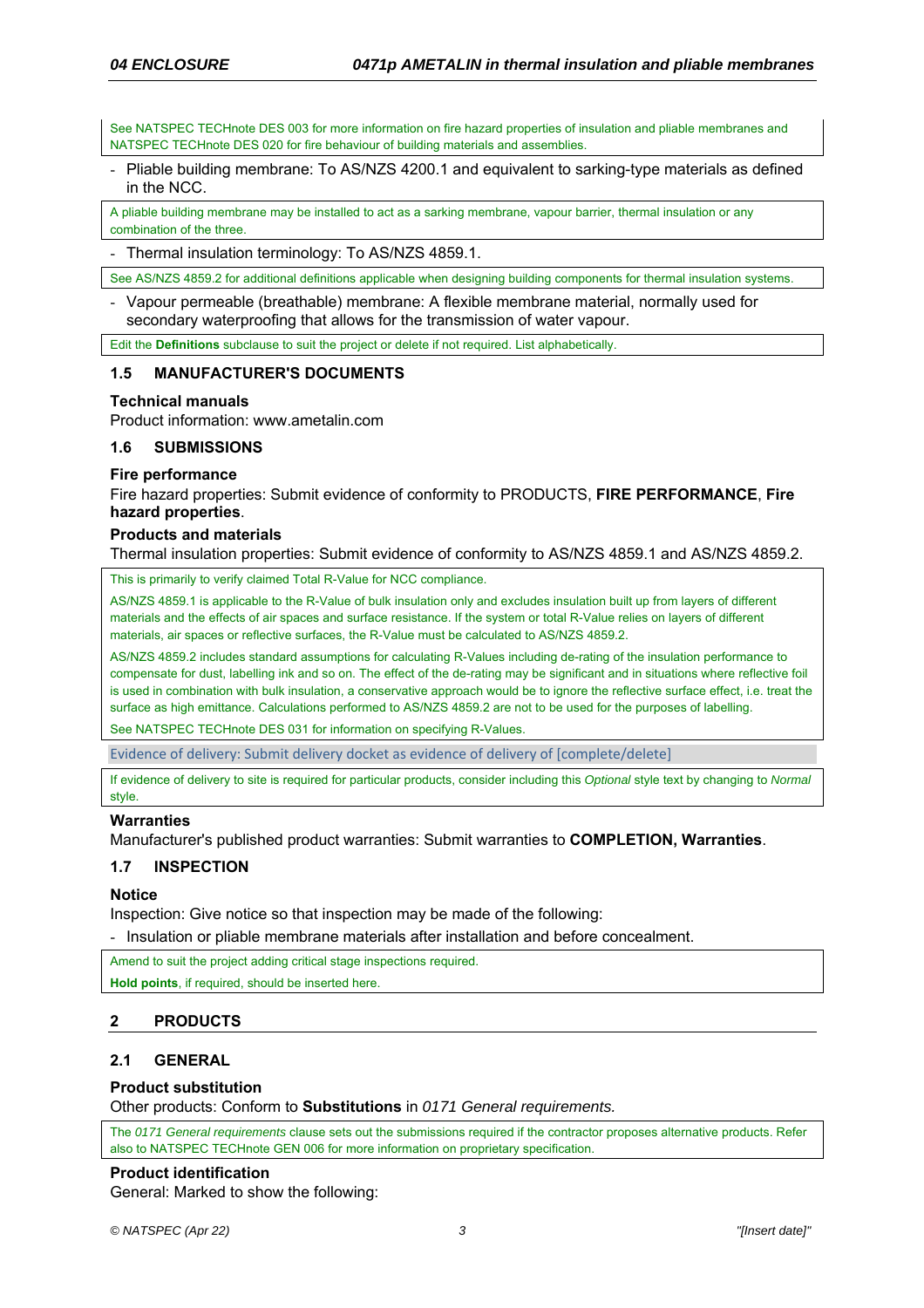- Manufacturer's identification.
- Product brand name.
- Product type.
- Quantity.
- Product reference code and batch number.
- Date of manufacture.

Edit the list to suit the project or delete if not required.

#### **Storage and handling**

Labelling: Deliver mineral wool products to site in packaging with third party mark of conformity indicating product is bio-soluble and not listed as hazardous material in the Safe Work Australia *Hazardous Chemical Information System* (HCIS).

See NATSPEC TECHnote PRO 002 for more information on the manufacture, properties and safety issues related to the use of mineral wool. For information on the ICANZ (Insulation Council of Australia and New Zealand) FBS-1 BIO-SOLUBLE INSULATION label for Australian manufactured mineral wool, see icanz.org.au. For imported products, check availability of evidence such as EUCEB certification.

### **2.2 FIRE PERFORMANCE**

**Combustibility** 

Insulation: Tested to AS 1530.1.

Check if your construction is required to be non-combustible. Refer to BCA Section C. If non-combustible construction is required, change this *Optional* style text to *Normal* style text and add to **SUBMISSIONS**, **Fire performance**.

Non‐combustible construction required: [complete/delete]

List any parts of the project that the NCC requires to be non-combustible or delete, if none. The NCC requires that construction required to be non-combustible (e.g. fire walls and spandrels with a specific FRL) must be constructed wholly of materials that are not deemed combustible. See BCA C1.9(e). In other situations the NCC does not prohibit the use of combustible insulation materials provided they meet the other fire properties.

If non-combustible construction is required, change this *Optional* style text to *Normal* style text.

#### **Fire hazard properties**

See NATSPEC TECHnote DES 003 for more information on the fire hazard properties of insulation materials and NATSPEC TECHnote DES 020 on fire behaviour of building materials and assemblies. See also BCA Spec C1.10 Table 4.

Insulation materials: Tested to AS/NZS 1530.3. Fire hazard indices as follows:

- Spread-of-Flame Index: ≤ 9.

- Smoke-Developed Index:  $\leq 8$  if Spread-of-Flame Index  $> 5$ .

Materials with reflective facing: Tested to AS/NZS 1530.3 and the recommendations of Appendix A6.

AS/NZS 1530.3 Informative Appendix clause A6 recommends that reflective surfaces of test specimens (which would otherwise generally pass this test) be blackened and diagonally scored in order to simulate soot deposition onto reflective surfaces in a real fire situation. Note that AS/NZS 1530.3 clause 4.12.2(c) requires insulation materials faced with reflective surface materials to incorporate a representative vertical joint in three test specimens.

Pliable membranes: Flammability Index ≤ 5 tested to AS 1530.2.

Flammability Index is determined under AS 1530.2. There has been some debate about the adequacy of the test procedure in predicting performance of material in real fire situations. Pliable membranes are tested to AS 1530.2 as they are not suitable for testing to AS/NZS 1530.3.

Exposed insulation/linings: Group number to AS 5637.1.

If insulation is exposed or used as a lining, add this *Optional* style text by changing to *Normal* style text.

Non-sprinklered buildings: Wall and ceiling linings must either have an *average specific extinction area* less than 250 m<sup>2</sup>/kg or a *smoke growth rate index* not more than 100 as determined by AS 5637.1.

### **2.3 MATERIALS**

### **Pliable building membranes**

Standard: To AS/NZS 4200.1 and AS 4200.2.

## **Thermal insulation**

Standard: To AS/N7S 4859 1.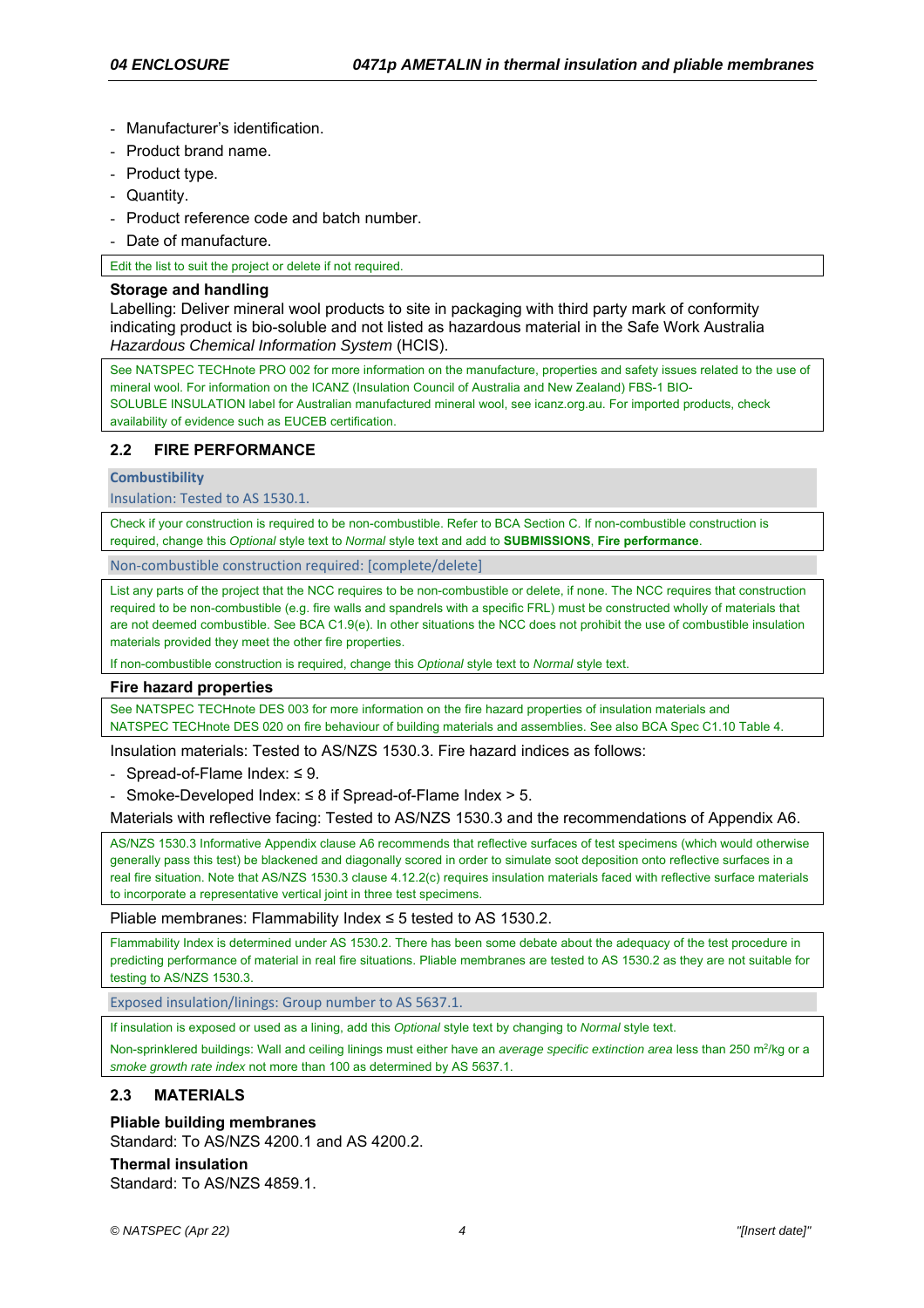AS/NZS 4859.1 categorises insulation as follows: Formed shapes, Formed in situ, Compressible, Loose fills, IR reflective and Vacuum panels. It also outlines requirements for the following types of insulation:

- Cellulosic fibre (loose fill): Section 4.
- Wool: See Section 5.
- Polyester (compressible): Section 6.
- Mineral wool blankets and cut pieces (compressible): Section 7.
- Rigid cellular foam insulation (EPS, PF, PIR, PUR and XPS): Section 8. These materials exhibit high combustibility (as do most of the organic fibre materials) and release various toxic products of combustion (e.g. hydrogen cyanide from polyurethane foam). Other alternatives include strawboard and woodwool.
- IR reflective (formed shapes and compressible with one or more external IR reflective surfaces): Section 9.

#### Wet process fibreboard (softboard): To AS/NZS 1859.4.

Mineral wool insulation: Bio-soluble and not listed as a hazardous material in the Safe Work Australia *Hazardous Chemical Information System* (HCIS).

Bio-soluble or low bio-persistence mineral wool fibres are eliminated by the biological function of the lung. They are not listed as hazardous in the HCIS.

#### **Mesh support to roof insulation**

Welded safety mesh: To AS/NZS 4389.

Welded safety mesh may be used for fall arrest if required by WHS authorities. Coordinate with *0421 Roofing – combined* which also cites AS/NZS 4389. Mesh support for roof insulation may not be required where fall arrest sarking is used.

### **2.4 AMETALIN THERMAL CONTROL PLIABLE MEMBRANES**

AS/NZS 4200.1 Table 4 categorises vapour control membranes (VCMs) as vapour barriers when classified Class 1 or Class 2, and vapour permeable membranes when classified Class 3 or Class 4.

AS/NZS 4200.1 Table 4 documents minimum and maximum vapour permeance values (µg/N.s) tested to ASTM E96/E96M for vapour control membranes. Vapour permeance is the inverse of vapour resistance (MN.s/g), the higher the permeance value, the greater the permeability.

AMETALIN thermal break pliable membranes are designed to manage heat gain and heat loss and reduce thermal bridging and conductivity between building elements.

### **ThermalBreak 7**

Description: Double-sided reflective, fibre-free thermo-reflective insulation, comprised of cross-linked, closed-cell core XPE foam with anti-glare foil facing on one side and foil facing on the other.

Vapour control classification: Class 2 vapour barrier, 0.0113 µg/N s.

Water control classification: Water barrier.

Air control classification: Air barrier.

Material R value: R 0.21 uncompressed, R 0.20 in-situ.

Duty classification to AS/NZS 4200.1: Extra Heavy.

Flammability classification: Low  $(55)$ .

Fire performance group number assessment: Group 1.

Roof and wall insulation that meets NCC requirements for a thermal break of R0.2 in-situ performance for steel frame and purlin commercial construction. Also suitable for use in timber framed construction. Low flammability suitable for all BAL's in bushfireprone areas.

### **ThermalLiner 4**

Description: Double-sided reflective, fibre-free thermo-reflective insulation, comprised of cross-linked, closed-cell core XPE foam with anti-glare foil facing on one side and foil facing on the other.

Vapour control classification: Class 1 vapour barrier, 0.001 µg/N s.

Water control classification: Water barrier.

Air control classification: Air barrier.

Material R value: R 0.11.

Duty classification to AS/NZS 4200.1: Extra Heavy.

Flammability classification: Low  $(55)$ .

For steel or timber framed residential and commercial constructions. Low flammability suitable for all BAL's in bushfire-prone areas.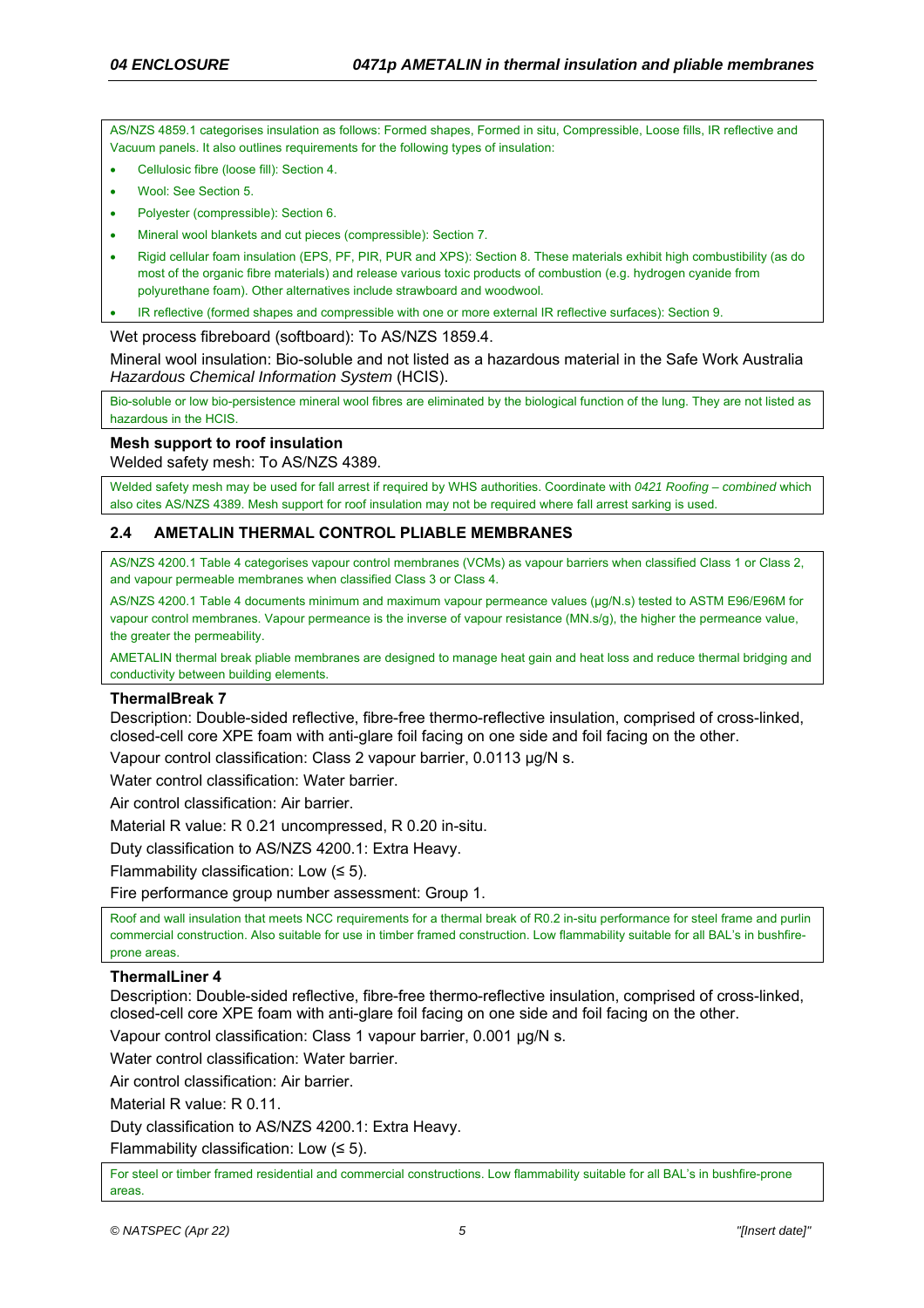# **ThermalCavity**

Description: Double-sided reflective, fibre-free thermo-reflective insulation, comprised of cross-linked, closed-cell core XPE foam with anti-glare foil facing on one side and foil facing on the other.

Vapour control classification: Class 1 vapour barrier, 0.001 µg/N s.

Water control classification: Water barrier.

Air control classification: Air barrier.

Material R value: R 0.11.

Duty classification to AS/NZS 4200.1: Extra Heavy.

Flammability classification: Low  $(55)$ .

For steel or timber framed residential and commercial constructions. Low flammability suitable for all BAL's in bushfire-prone areas.

### **2.5 AMETALIN FIRE PERFORMANCE PLIABLE MEMBRANES**

AMETALIN fire-rated pliable membranes are designed for use where both condensation management and non-combustible construction are required.

### **Ametalin CeaseFire**

Description: Single layer impregnated E Glass fabric pliable membrane for non-combustible construction, tested to AS 1530.1 and AS 1530.2.

Vapour control classification: Class 4 vapour permeable, 1.5767 µg/N s.

Duty classification to AS/NZS 4200.1: Extra Heavy.

Water control classification: Water barrier.

Air control classification: Air barrier.

Flammability classification: Low  $(55)$ .

Fire performance group number assessment: Group 1.

Roof and wall insulation **s**uitable for all NCC building classes in commercial and single or multi-storey residential fire resisting external wall constructions in regions of Australia south of the Tropic of Capricorn (ABCB climate zones 2-8), where both condensation management and non-combustible construction are required.

### **FireSark**

Description: Single-sided reflective pliable membrane for non-combustible construction, tested to AS 1530.1, AS 1530.2 and AS/NZS 1530.3.

Vapour control classification: Class 2 vapour barrier, 0.003 µg/N s.

Water control classification: Water barrier.

Air control classification: Air barrier.

Duty classification to AS/NZS 4200.1: Extra Heavy.

Flammability classification: Low (≤ 5).

Roof sarking and wall wrap suitable for external wall construction in all building classes, and particularly where superior fire performance is desired. The 97% reflective foil face provides extra R-value when installed facing an air cavity.

NOTE: Class 3 to 4 Vapour Permeable is required for walls in Climate Zones 6 - 8.

### **FireSark Micro-perforated**

Description: Micro-perforated single-sided reflective sarking type material for non-combustible construction, tested to AS 1530.1, AS 1530.2 and AS/NZS 1530.3.

Vapour control classification: Class 3 vapour permeable, 0.8698 µg/N s.

Water control classification: Non-water barrier.

Air control classification: Air barrier.

Duty classification to AS/NZS 4200.1: Extra Heavy.

Flammability classification: Low (≤ 5).

Fire-resistant permeable reflective wall wrap insulation suitable for use in all roof and masonry drained cavity wall types in noncombustible constructions and ideal for use in all BAL zones.

NOTE: Class 3 to 4 Vapour Permeable is required for walls in Climate Zones 6 – 8.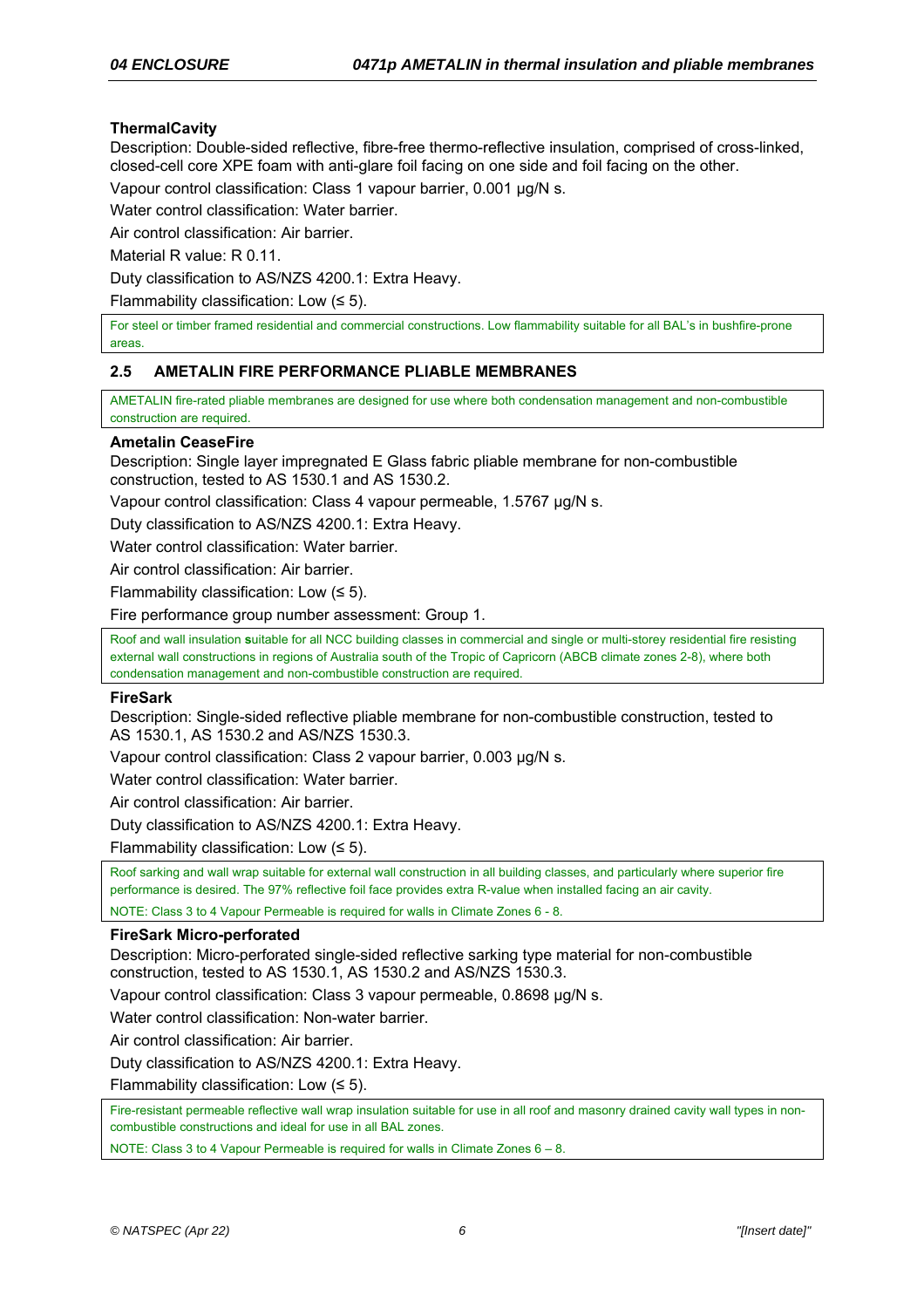# **2.6 AMETALIN VAPOUR BARRIER PLIABLE MEMBRANES**

Vapour barrier pliable membranes: Class 1 and 2 vapour control classification to AS/NZS 4200.1.

### **SilverSark HVB**

Description: High vapour barrier single-sided reflective laminate.

Vapour control classification: Class 1 vapour barrier, 0.002 µg/N s.

Water control classification: Water barrier.

Air control classification: Air barrier.

Duty classification to AS/NZS 4200.1: Extra Heavy.

Flammability classification: Low (≤ 5).

Reflective insulation for use where water barrier and Class 1 Vapour Barrier properties are required for use as a roof sarking and wall wrap in residential and commercial buildings in ABCB Climate Zone 1 and regions north of the Tropic of Capricorn in Climate Zone 2.

NOTE: Condensation risks should be addressed when the product is positioned on the cold side of constructions as the risks may increase.

For ABCB Climate Zones 6, 7, 8 use a Class 3 or Class 4 permeable wrap on the outside of the insulation to allow ambient vapour to escape without condensing into liquid. Class 3 and Class 4 Vapour Permeable, non-water barrier wrap for typical brick veneer and cavity constructions or Class 4 Vapour Permeable wrap, water barrier for light weight clad constructions.

### **SilverSark XHD**

Description: Single-sided reflective laminate.

Vapour control classification: Class 2 vapour barrier, 0.02121 µg/N s.

Water control classification: Water barrier.

Air control classification: Air barrier.

Duty classification to AS/NZS 4200.1: Extra Heavy.

Flammability classification: Low (≤ 5).

### **SilverSark HD**

Description: Single-sided reflective laminate.

Vapour control classification: Class 2 vapour barrier, 0.01367 µg/N s.

Water control classification: Water barrier.

Air control classification: Air barrier.

Duty classification to AS/NZS 4200.1: Heavy.

Flammability classification: Low  $(55)$ .

Reflective roof and wall insulation for tile or metal roofs and walls in residential and commercial buildings.

### **SilverSark xR XHD**

Description: Double-sided reflective laminate, with anti-glare coating.

Vapour control classification: Class 2 vapour barrier, 0.0147 µg/N s.

Duty classification to AS/NZS 4200.1: Extra Heavy.

Water control classification: Water barrier.

Air control classification: Air barrier.

Flammability classification: Low (≤ 5).

# **SilverSark xR HD**

Description: Double-sided reflective laminate, with anti-glare coating.

Vapour control classification: Class 2 vapour barrier, 0.02141 µg/N s.

Duty classification to AS/NZS 4200.1: Heavy.

Water control classification: Water barrier.

Air control classification: Air barrier.

Flammability classification: Low  $(55)$ .

# **SilverWrap MD**

Description: Single-sided reflective laminate.

Vapour control classification: Class 2 vapour barrier, 0.0131 µg/N s.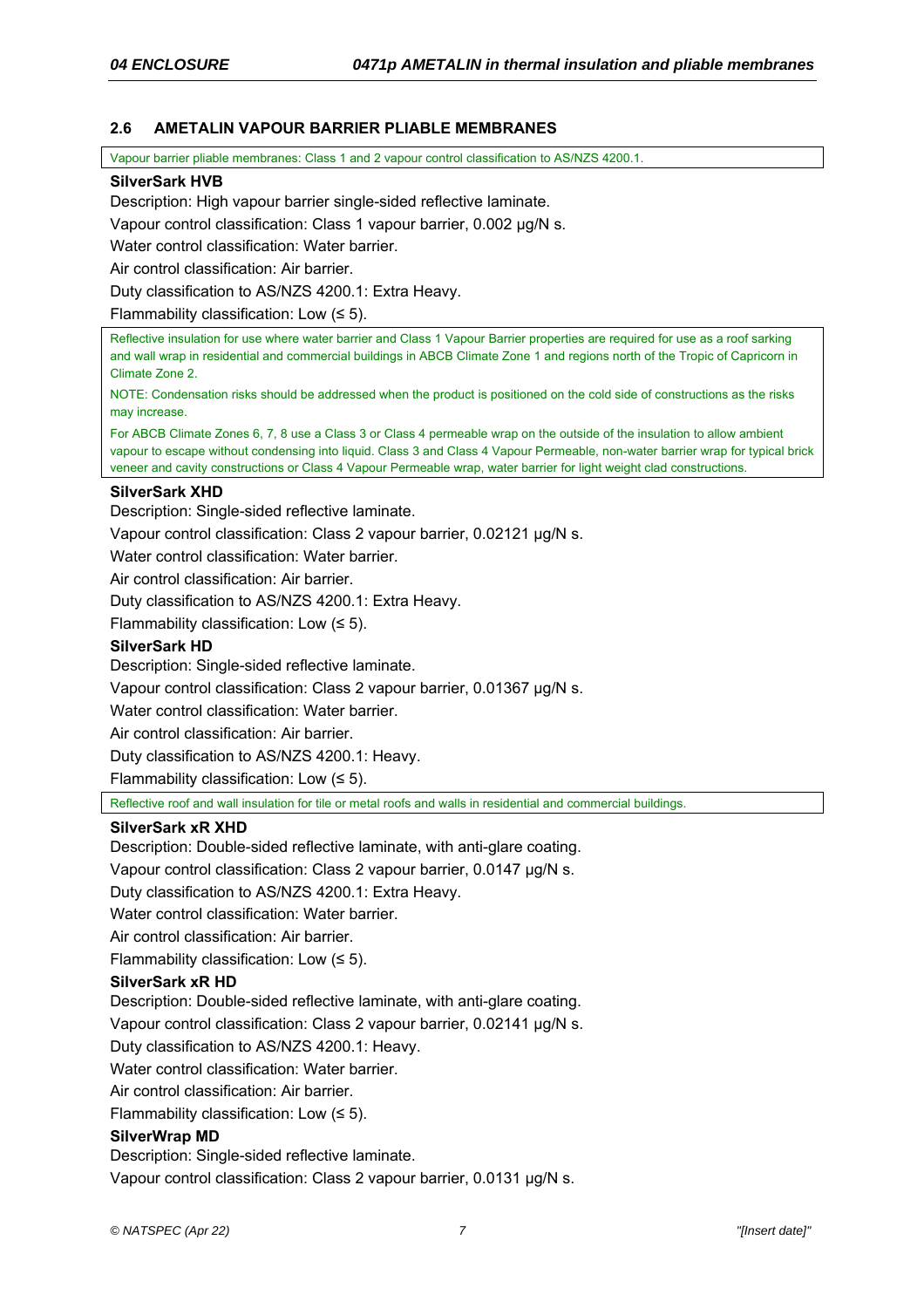Duty classification to AS/NZS 4200.1: Medium.

Water control classification: Water barrier.

Air control classification: Air barrier.

Flammability classification: Low  $(55)$ .

# **SilverWrap xRS MD**

Description: Single sided, extra R-value reflective wall wrap.

Vapour control classification: Class 2 vapour barrier, 0.0117 µg/N s.

Duty classification to AS/NZS 4200.1: Medium.

Water control classification: Water barrier.

Air control classification: Air barrier.

Flammability classification: Low  $(5)$ .

# **SilverWrap LD**

Description: Single-sided reflective laminate.

Vapour control classification: Class 2 vapour barrier, 0.0152 µg/N s.

Duty classification to AS/NZS 4200.1: Light.

Water control classification: Water barrier.

Air control classification: Air barrier.

Flammability classification: Low (≤ 5).

# **2.7 AMETALIN VAPOUR PERMEABLE PLIABLE MEMBRANES**

Vapour permeable pliable membranes: Class 3 and 4 vapour control, water barrier membrane, classification to AS/NZS 4200.1.

### **VapourTech Brane VHP**

Description: Very high permeance wall wrap.

Vapour control classification: Class 4 vapour permeable, > 1.1403 µg/N s.

Duty classification to AS/NZS 4200.1: Light Wall.

Water control classification: Water barrier

Flammability classification: Low  $(55)$ .

# **VapourTech Wall**

Description: Very high permeance wall wrap.

Vapour control classification: Class 4 vapour permeable, 3.7982 µg/N s.

Duty classification to AS/NZS 4200.1: Light.

Water control classification: Water barrier.

Air control classification: Air barrier.

Flammability classification: Low (≤ 5).

# **2.8 AMETALIN THERMAL CONTROL, VAPOUR PERMEABLE SARKING TYPE MATERIALS**

Vapour permeable reflective sarking type materials Class 3 and 4 vapour control membrane classification to AS/NZS 4200.1.

### **SilverWrap Micro-perforated XHD**

Description: Vapour permeable single-sided reflective laminate.

Vapour control classification: Class 3 vapour permeable, 0.5727 µg/N s.

Water control classification: Non-water barrier.

Air control classification: Air barrier.

Duty classification to AS/NZS 4200.1: Extra Heavy.

Flammability classification: Low  $(55)$ .

# **SilverWrap Micro-perforated HD**

Description: Vapour permeable single-sided reflective wall wrap.

Vapour control classification: Class 3 vapour permeable, 0.3341 µg/N s.

Water control classification: Non-water barrier.

Air control classification: Air barrier.

Duty classification to AS/NZS 4200.1: Heavy.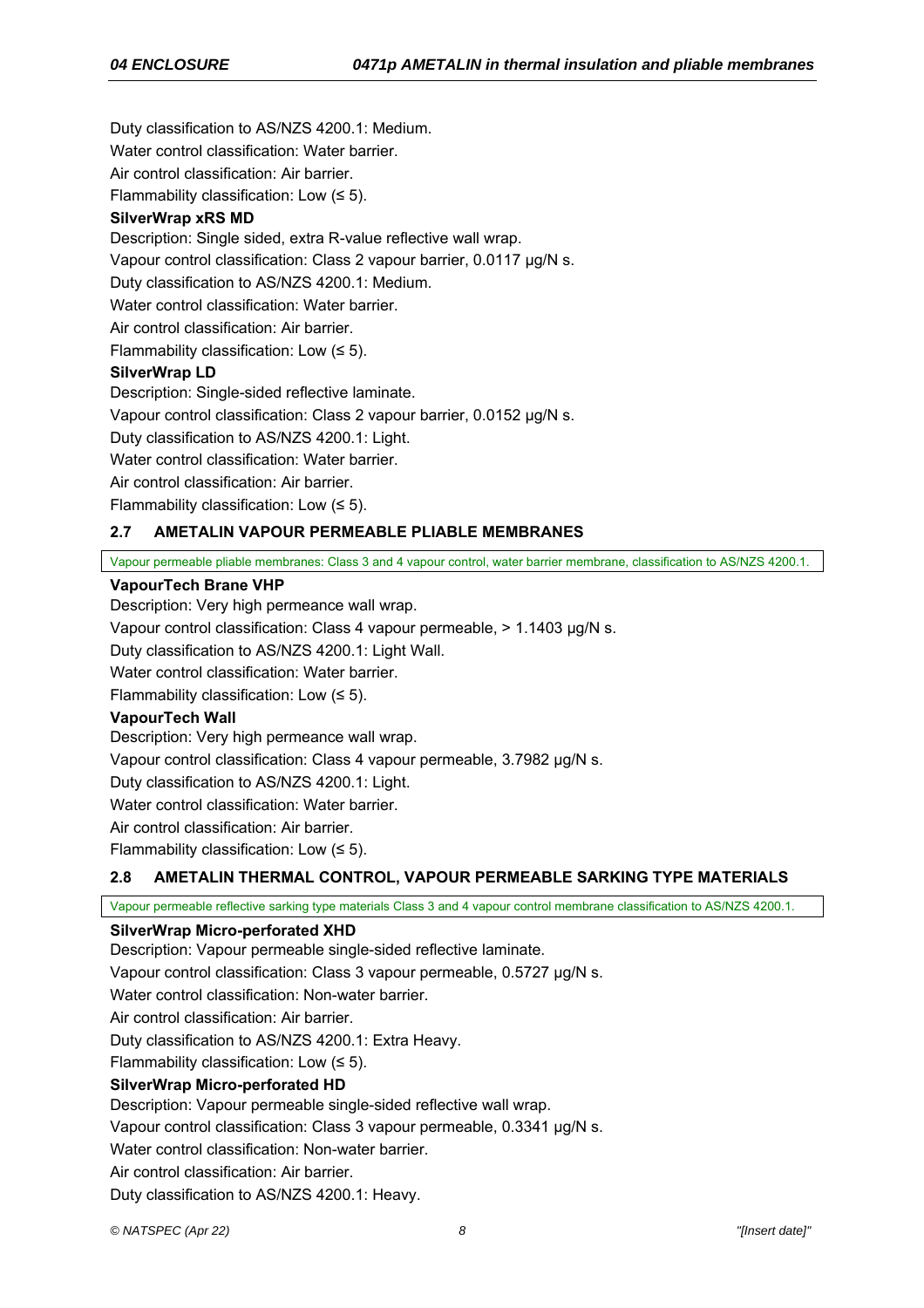Flammability classification: Low  $(55)$ .

# **SilverWrap Micro-perforated MD**

Description: Vapour permeable single sided reflective wall wrap.

Vapour control classification: Class 3 vapour permeable, 0.2433 µg/N s.

Water control classification: Non-water barrier.

Air control classification: Air barrier.

Duty classification to AS/NZS 4200.1: Medium.

Flammability classification: Low (≤ 5).

### **SilverWrap Micro-perforated LD**

Description: Vapour permeable reflective wall insulation.

Vapour control classification: Class 4 vapour permeable, 1.600 µg/N s.

Water control classification: Non-water barrier.

Air control classification: Air barrier.

Duty classification to AS/NZS 4200.1: Light.

Flammability classification: Low (≤ 5).

### **SilverWrap xR Micro-perforated HD**

Description: Vapour permeable double side reflective wall wrap with anti-glare coating.

Vapour control classification: Class 4 vapour permeable, 1.450 µg/N s.

Water control classification: Non-water barrier

Air control classification: Air barrier.

Duty classification to AS/NZS 4200.1: Heavy.

Flammability classification: Low  $(55)$ .

### **SilverWrap xRS Micro-perforated MD**

Description: Vapour permeable reflective wall wrap with anti-glare coating.

Vapour control classification: Class 3 vapour permeable, 0.2028 µg/N s.

Water control classification: Non-water barrier.

Air control classification: Air barrier.

Duty classification to AS/NZS 4200.1: Medium.

Flammability classification: Low  $(55)$ .

# **SilverFloor**

Description: Vapour permeable double-side reflective underfloor insulation for suspended floors.

Vapour control classification: Class 3 vapour permeable, 0.3009 µg/N s.

Water control classification: Non-water barrier.

Duty classification to AS/NZS 4200.1: Heavy.

Flammability classification: Low  $(55)$ .

# **ThermalFloor**

Description: Vapour permeable double-side reflective underfloor insulation for suspended floors.

Vapour control classification: Class 3 vapour permeable, > 0.1429 µg/N s.

Water control classification: Non-water barrier.

Duty classification to AS/NZS 4200.1: Extra Heavy.

Flammability classification: Low  $(5)$ .

# **2.9 AMETALIN COMPONENTS**

See BCA J0.4 and BCA 3.12.1.2(c) on roof thermal breaks, and BCA J0.5 and BCA 3.12.1.4(d) on wall thermal breaks. R0.2 is a minimum and the NCC requires that Total R-Value and Total System U-Value calculations include allowance for thermal bridging.

# **Ametalin Non-combustible Insulation Flashing Tape**

Description: 150 mm non-combustible self-adhering flashing and closure tape, used to compliment fire resisting sarking and wall wraps.

Product: High performance foil/E-Glass self-adhering acrylic membrane.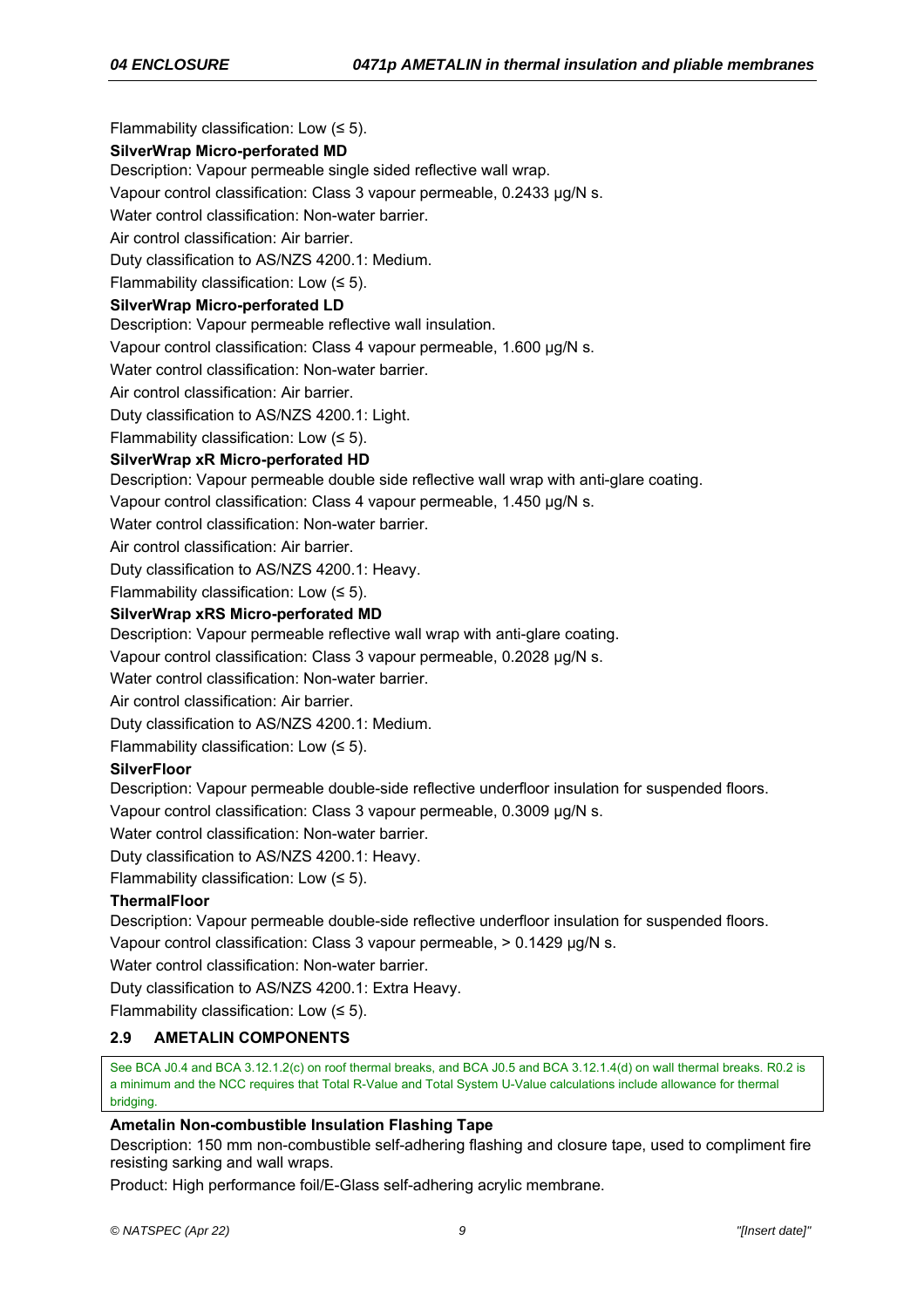# **Ametalin R 0.22 Non-combustible ThermalBreak Strips**

Description: 45 mm wide thermal break strips for use in commercial and non-combustible construction.

Product: Non-combustible, high temperature resistant insulation felt, with self-adhesive backing.

### **Ametalin R 0.25 ThermalBreak Strips**

Description: 43 mm wide thermal break strips for use in steel frame construction.

Product: High density closed-cell XPE foam core self-adhesive strips.

### **Ametalin QuickTape**

Description: 48 mm jointing tape for sealing overlapping edges of building membranes.

Product: High performance woven polymer fabric tape.

### **Ametalin Insulation/Ducting Tape**

Description: 48 mm tape with vapour sealing properties suitable for reflective membranes on walls and roofs.

Product: High performance 0.08 mm UV-resistant metallised polyester tape.

### **Ametalin Reinforced Insulation/Ducting Tape**

Description: 72 mm tape for joining and sealing reflective foam insulation, reflective membranes and for ductwork closure.

Product: High performance 0.178 mm UV-resistant PE scrim reinforced tape.

### **Ametalin EasySeal Insulation Flashing Tape**

Description: 150 mm self-adhering membrane for flashing, joining and sealing wall wraps to doors, windows and other openings.

Product: Reinforced polypropylene film, self-adhering acrylic membrane.

### **Ametalin Double Sided Insulation Fixing Tape**

Description: 38 mm wide tape for installing reflective foil insulation and permeable membranes to steel and timber stud framework.

Product: High performance 0.150 mm double sided tape coated with an aggressive acrylic adhesive.

### **Ametalin Cap Nails**

Description: Fasteners for installing sarking, insulation and pliable membranes on timber frames.

Product: Strips of ten fixings comprising large impact resistant polymer caps on ring shank galvanized nails.

# **3 EXECUTION**

### **3.1 GENERAL**

### **Pliable building membrane**

Installation: To AS 4200.2 and BCA J1.2 or BCA 3.12.1.1, as appropriate.

AS 4200.2 Table 2.6 documents the duty classification and allowable usage for the application and level of support. See the *ABCB Condensation in buildings handbook* for information on condensation and use of vapour barriers, vapour permeable membranes and sarking.

### **Thermal insulation**

Requirement: To AS 3999 and BCA J1.2 or BCA 3.12.1.1, as appropriate.

AS 3999 includes vapour barriers used in conjunction with bulk insulation. Bulk insulation includes thermal insulation materials in the form of batts, blankets, rigid boards or loose fills as classified in AS/NZS 4859.1. For the purposes of AS 3999, segmented foil products are also considered bulk insulation.

Installation: Firmly butt together with no gaps except as follows:

- Access openings and vents: Do not obstruct.
- Light fittings: To AS/NZS 3000 clause 4.5.
- Electrical cables: To AS 3999 clause 2.6.

The flow of electric current in cables generates heat which needs to dissipate to the surroundings. The insulation should not be installed to completely surround the cable.

Glass wool and rock wool insulation: Conform to the *ICANZ Industry code of practice for the safe use of glass wool and rock wool insulation*.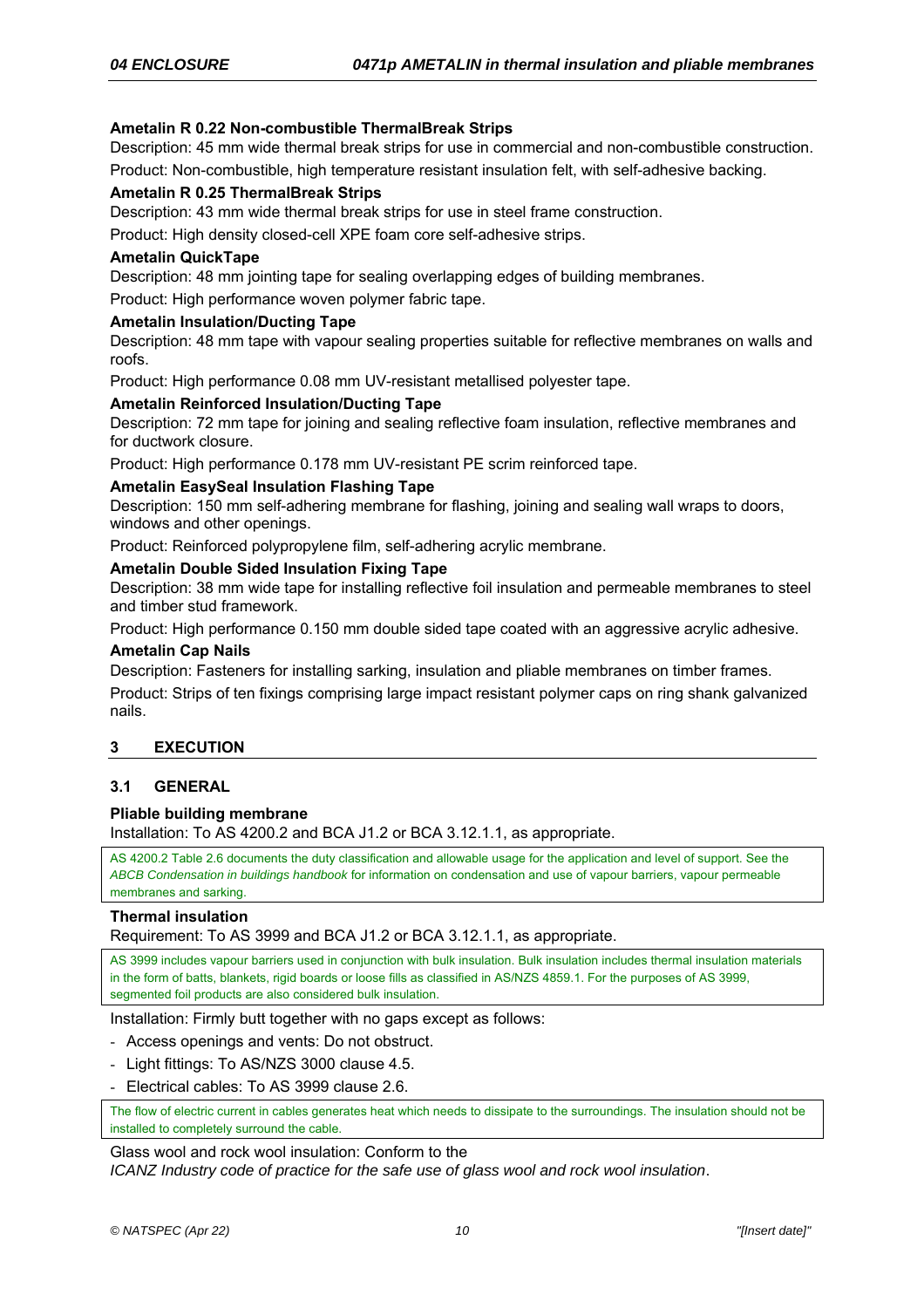The *ICANZ Industry code of practice for the safe use of glass wool and rock wool insulation* has been jointly developed by AMWU, CFMEU, CEPU, and ICANZ (formerly FARIMA). Copies of the code are available from the respective unions, insulation manufacturers and ICANZ.

# **3.2 FLOORS**

# **AMETALIN pliable membranes**

AMETALIN reflective foil radiant barriers: Fit to underside of suspended floors to AMETALIN's instructions.

### **Under suspended framed floors**

Fibre batts: Fit tightly between framing members. If other support is not provided, staple nylon twine to the framing and stretch tight.

AS 3999 includes directives on fixing of insulation, often deferring to the manufacturer's recommendations on the type and spacing of fixing devices. Preferably show fixing details on the drawings.

Rigid cellular insulation boards:

- Installation: Fix to the underside of timber strip flooring. Butt tightly to joists.

Alternatively: Fix to the underside of timber joists. Butt tightly to bearers.

If the insulation is exposed, check for fire hazard properties.

- Fixing: Adhesive or mechanical fasteners.

### **Over suspended framed floors**

Rigid cellular insulation boards:

- Installation: Over sheet flooring and between battens supporting a final flooring finish.

Amend if only required at door thresholds.

Coordinate with the *065 Floor surfacing* subgroup for the flooring and adhesive system.

### **Below concrete slab on ground**

Preparation: Sand blinding or working slab, as documented.

Rigid cellular insulation boards:

- Laying pattern: Stretcher bond, with edges tightly butted.
- Damp-proof membrane: Lay over insulation.

### **Over concrete slab on ground**

Substrate preparation: Prepare substrate as follows:

- Clean and remove any deposit or finish which may impair adhesion or location of insulation.
- Remove excessive projections.
- Voids and hollows > 10 mm with abrupt edges: Fill with a cement:sand mix not stronger than the substrate or weaker than the bedding.

Rigid cellular insulation boards:

- Laying pattern: Stretcher bond, with edges tightly butted.
- Fixing: Adhesive fix directly to the concrete floor slab.

Coordinate with the *065 Floor surfacing* subgroup for the flooring and adhesive system, and *0612 Cementitious toppings* and requirements for separation strips.

### **Under suspended concrete slab**

Use where slab incorporates in-slab heating or the slab separates a conditioned space from an unconditioned space.

Fibre batts:

- Fixing: Mechanical fasteners and support mesh or nylon twine.

Rigid cellular insulation boards:

- Fixing: Adhesive or mechanical fasteners.
- Joints: Apply reinforced foil tape to all joints.

# **3.3 WALLS**

### **AMETALIN pliable membranes**

AMETALIN vapour barrier membranes: Provide to completely seal external walls. Use AMETALIN vapour sealing tape to all edges, joins and penetrations to provide a vapour proof seal.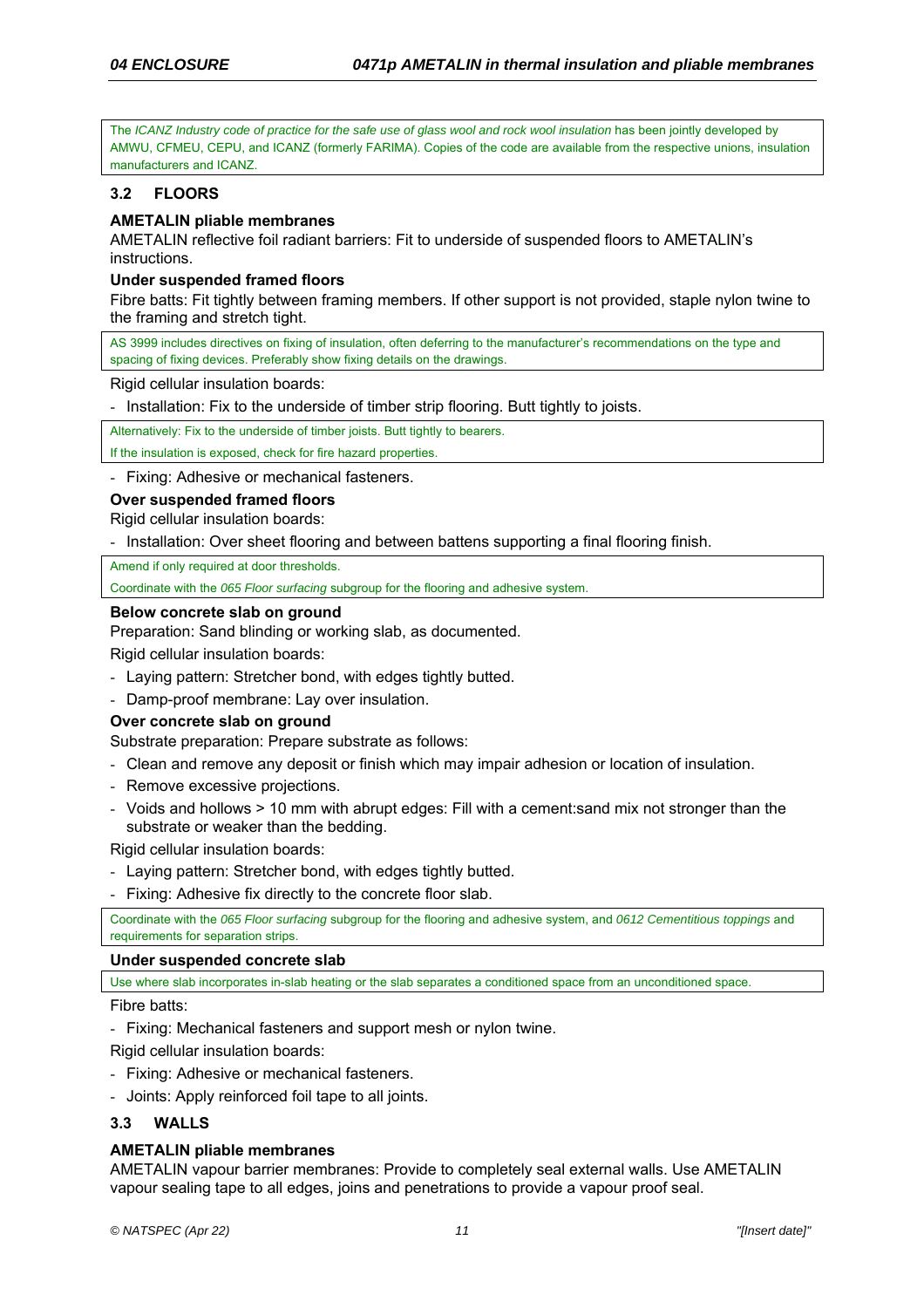Selection: Specify tape appropriate to pliable building membrane and function specified.

Reflective insulation for use where water barrier and Class 1 or 2 Vapour Barrier properties are required for use as a roof sarking and wall wrap in residential and commercial buildings in ABCB Climate Zone 1 and regions north of the Tropic of Capricorn in Climate Zone 2.

NOTE: Condensation risks should be addressed when the product is positioned on the cold side of constructions as the risks may increase

AMETALIN vapour permeable membranes: Provide behind external facing material that does not provide permanent weatherproofing or that may be subject to condensation forming on the internal face, including the following:

- Boards or planks fixed vertically or diagonally.
- Boards or planks fixed in exposed locations where wind driven rain can penetrate the joints. - Unpainted or unsealed cladding.

The primary function of the membrane is to be a water control layer and direct any water that may penetrate the cladding, or exterior finish to the outside of the structure and act as a barrier to draughts, wind driven rain and dust. There must be adequate provision for the draining, absorption or diffusion of moisture so that moisture is not left trapped between the membrane and the external cladding.

If used as reflective thermal insulation, an air space adjacent to the reflective (low emittance) face is required.

See AS 4200.2 clause 3.7 for common requirements for walls, and the ABCB Condensation in buildings handbook for information on condensation and use of vapour barriers, vapour permeable membranes and sarking. Also see BCA F6.2 requirements for managing condensation in external walls of a sole-occupancy unit in a class 2 building and a class 4 part of a building.

Masonry and masonry veneer construction in the BCA contain a drained cavity which is the primary water control layer, separated from the building's water sensitive materials. Therefore non-water barrier, sarking-type materials can be specified to the exterior side of the of the main insulation in drained cavity constructions as a secondary weather barrier to the outside of the structure and act as a barrier to draughts, and dust.

Installation: Install to AMETALIN's instructions and run the membrane horizontally on the outer face of external wall framing, over the flashing, from the bottom plate up. Pull taut over the framing and fix to framing members.

Horizontal laps: At least 150 mm wide, lapped to make sure water is shed to the outer face of the membrane.

End laps or vertical overlaps: At least 150 mm wide made over framing.

Openings: Run the membrane over the openings and leave covered until windows and doors are installed. Cut the membrane on a 45° diagonal from each corner of the opening, fold the flaps inside and fix to the inside frame of the opening.

Airtight membrane: If the membrane is used to provide a continuous airtight layer, seal all joints with pressure sensitive adhesive tape.

Fixing: Install to AMETALIN's instructions and as follows:

Consider nominating stainless steel in areas of high corrosivity.

- Timber frames: Use AMETALIN cap nails or double-sided insulation fixing tape.
- Steel or aluminium frames: Use AMETALIN double-sided insulation fixing tape.
- Plywood: Use AMETALIN cap nails or double-sided insulation fixing tape.

# **Framed walls**

Fibre batts: Friction fit between framing members. If other support is not provided, staple nylon twine to the framing and stretch tight.

AS 3999 includes directives on fixing of insulation often deferring to the manufacturer's recommendations on the type and spacing of fixing devices. Preferably show fixing details on the drawings.

### **Ametalin ThermalBreak Strips**

Installation: To manufacturer's instructions.

### **Thermal Break strips**

Installation: Provide to steel framing with lightweight external cladding:

- Screw fixing: Button head screws at 1 m centres.
- Adhesive fixing: Wallboard adhesive walnuts at 1 m centres.

See BCA J0.5 and BCA 3.12.1.4(d) on wall thermal breaks.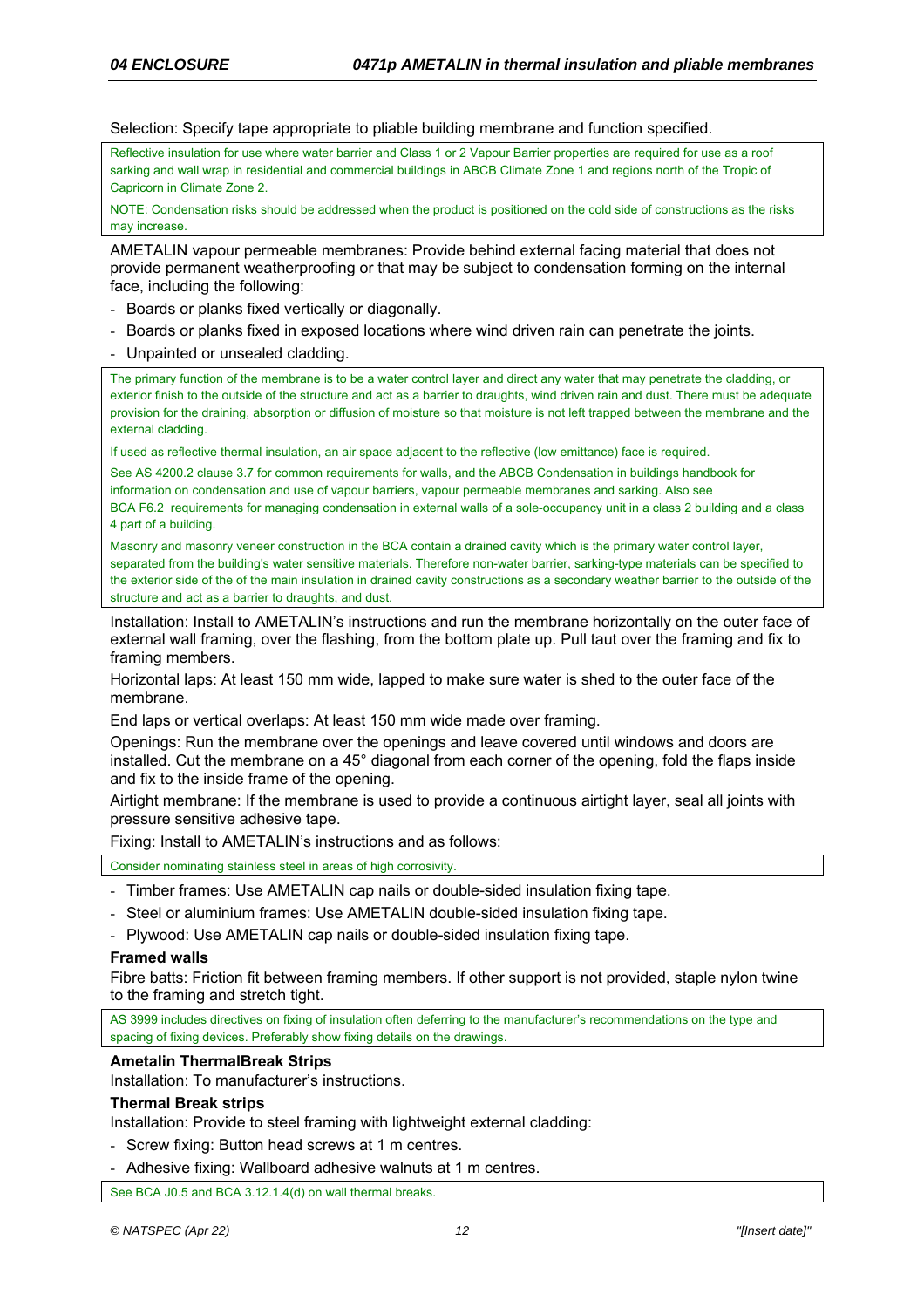## **Masonry veneer cavity walls**

Rigid cellular insulation boards:

- Installation: Fix boards horizontally with the tongue to the top edge, pushed over prefixed wall ties and held firmly against the wall frame. Keep boards clean, dry and free from mortar and grout. Do not bridge the cavity.
- Fixing: Hex head screws at 450 mm centres.

Flashings: Install flashings before installing insulation. Prevent entry of water behind the insulation boards.

### **Full masonry cavity walls – external face of internal leaf**

Rigid cellular insulation boards:

- Installation: Fix boards horizontally with the tongue to the top edge and firmly against the inner masonry skin. Keep boards clean, dry and free from mortar and grout. Do not bridge the cavity.
- Fixing: Proprietary plastic clips on pre-installed wall ties.

Flashings: Install flashings before installing insulation. Prevent entry of water behind the insulation boards.

### **Full masonry cavity walls – internal face of internal leaf**

Insulation fixed to the internal face of masonry walls may also be used for retrofitting of insulation to existing walls.

Substrate preparation: Conform to the following:

- Clean and remove any deposit or finish which may impair adhesion or location of insulation.
- Remove excessive projections and fill voids and hollows with plaster.
- Maximum surface deviation from a 2400 mm straightedge: 6 mm.

Substrate correction: Skim plaster.

Rigid cellular insulation boards:

- Installation: Fix boards horizontally with staggered vertical joints, all close butted and without crushing.
- Fixing: Proprietary adhesive compatible with the insulation. Apply sufficient pressure to evenly distribute adhesive.

If the construction is required to be non-combustible, see BCA Spec C1.10.

Masonry and masonry veneer construction in the BCA contain a drained cavity which is the primary water control layer, separated from the building's water sensitive materials. Therefore non-water barrier, sarking-type materials can be specified to the exterior side of the of the main insulation in drained cavity constructions as a secondary weather barrier to the outside of the structure and act as a barrier to draughts, and dust. (e.g. Reflective thermal control, Class 3 or 4 vapour permeable, Air barrier, Non-water control Ametalin Micro-perforated range.

# **3.4 CEILINGS**

The following covers general applications for ceiling insulation. Delete materials and applications not required and add other materials and applications, as appropriate. See AS 3999 clause 5.3 on the installation of bulk insulation for ceilings. See also AS 4200.2 clause 3.6 for pliable membranes for ceilings and the ABCB Condensation in buildings handbook for information on condensation and use of vapour barriers, vapour permeable membranes and sarking.

### **Cathedral ceilings**

Rigid cellular insulation boards:

- Installation: Lay boards with their long edges at right angles to the rafters and with the tongue pointing up the slope. Start laying at eaves and progress towards the ridge. Cut boards and tightly fit to abutments and penetrations.
- Fixing: Secure temporarily by occasional nailing to the rafters. Fix permanently by nailing counter battens to the rafters.
- Sealing: Seal gaps with polyurethane foam.

Alternatively use fibre batts installed between ceiling joists.

### **Framed ceilings**

Fibre batts: Fit tightly between framing members. If support is not otherwise provided, staple nylon twine to the framing and stretch tight.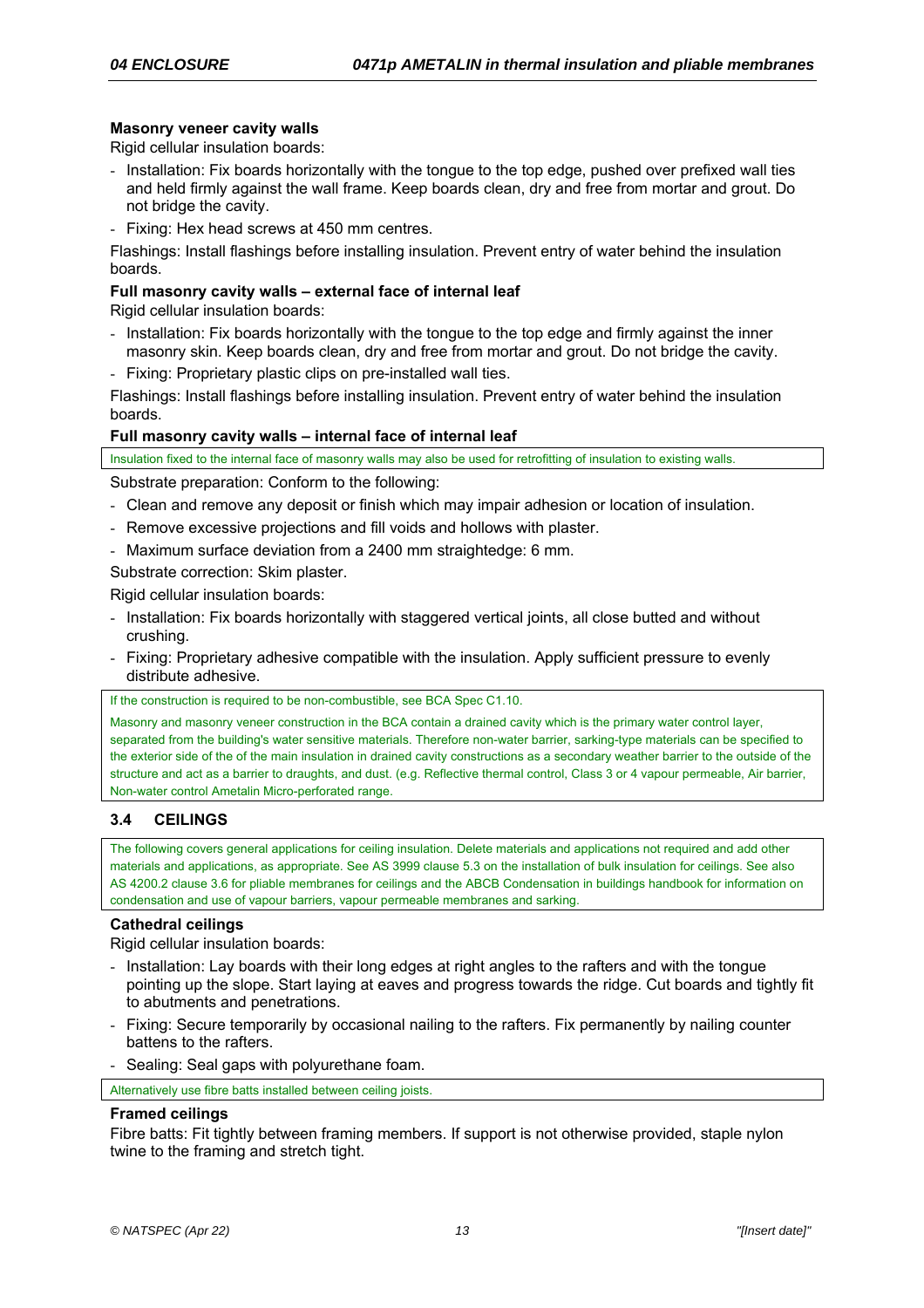### **Suspended ceilings**

Fibre batts and blankets: Lay batts/blankets over the ceiling system close butted to each other and to the suspension rods.

### **3.5 ROOFS**

The following covers general applications for roof insulation. Delete materials and applications not required and add other materials and applications, as appropriate. See AS 3999 clause 5.2 on the installation of bulk insulation for roofing. See also AS 4200.2 Section 3 for pliable membranes for roofs.

### **General**

Requirement: Provide insulation to the whole of the roof area including skylight shaft walls, except the following:

- Eaves, overhangs, skylights, vents and openings.
- Roofs to outbuildings, garages, and semi-enclosed spaces such as verandahs, porches and carports.

Amend if insulation is required in semi-enclosed spaces (balconies, verandahs) or ancillary buildings (garages, workshops, carports etc.)

### **AMETALIN pliable building membranes**

See AS 4200.2 clause 3.3 for common requirements for roofs, and the *ABCB Condensation in buildings handbook* for information on condensation and use of vapour barriers, vapour permeable membranes and sarking.

See AS 3959 for BAL's in bushfire-prone areas. These require consideration on the use of vapour barriers, vapour permeable membranes and sarking under roofs.

AMETALIN pliable membranes: Lay over the roof framing with sufficient sag to allow the bulk insulation to achieve its full thickness. Install to AMETALIN's instructions.

Any separate bulk thermal insulation should be placed on the cold side of the vapour barrier. Specify roof spacers to avoid compression of bulk insulation at joists and purlins.

AMETALIN water control (sarking) pliable building membrane: Provide sarking under tile and shingle roofing. Install to AMETALIN's instructions.

AS 2050 specifies sarking requirements for tiled roofs. AS 2050 is cited in the NCC for structural sufficiency and weatherproofing.

If used as reflective thermal insulation, an air space adjacent to the reflective (low emittance) face is required.

#### **Mesh support to roof insulation**

Welded safety mesh may be required by WHS authorities for fall arrest. Coordinate with *0421 Roofing – combined*. Do not call up welded safety mesh in more than one clause in the specification.

Requirement: Provide support to the following:

- Water control (sarking) pliable building membrane, vapour barrier or reflective thermal insulation membranes laid over roof framing members that are spaced at more than 900 mm centres.
- Blanket type thermal insulation laid over roof framing members as sound insulation to metal roofing.

Installing welded safety mesh: To AS/NZS 4389.

### **Metal roofs**

Fibre batts: Fit tightly between framing members.

Fibre blanket for sound insulation: Install over the roof framing, reflective thermal insulation (if any), and mesh support, so that the blanket is in continuous contact with the underside of the metal roofing sheets.

Combined fibre blanket and reflective insulation: Lay facing reflective insulation face downwards over safety mesh.

Thermal break strips: Provide to steel framing supporting metal sheet roofing.

- Screw fixing: Button head screws at 1 m centres.
- Adhesive fixing: Wallboard adhesive walnuts at 1 m centres.

See BCA J0.4 and BCA 3.12.1.2(c) on roof thermal breaks.

### **Ametalin ThermalBreak Strips**

Installation: To manufacturer's instructions.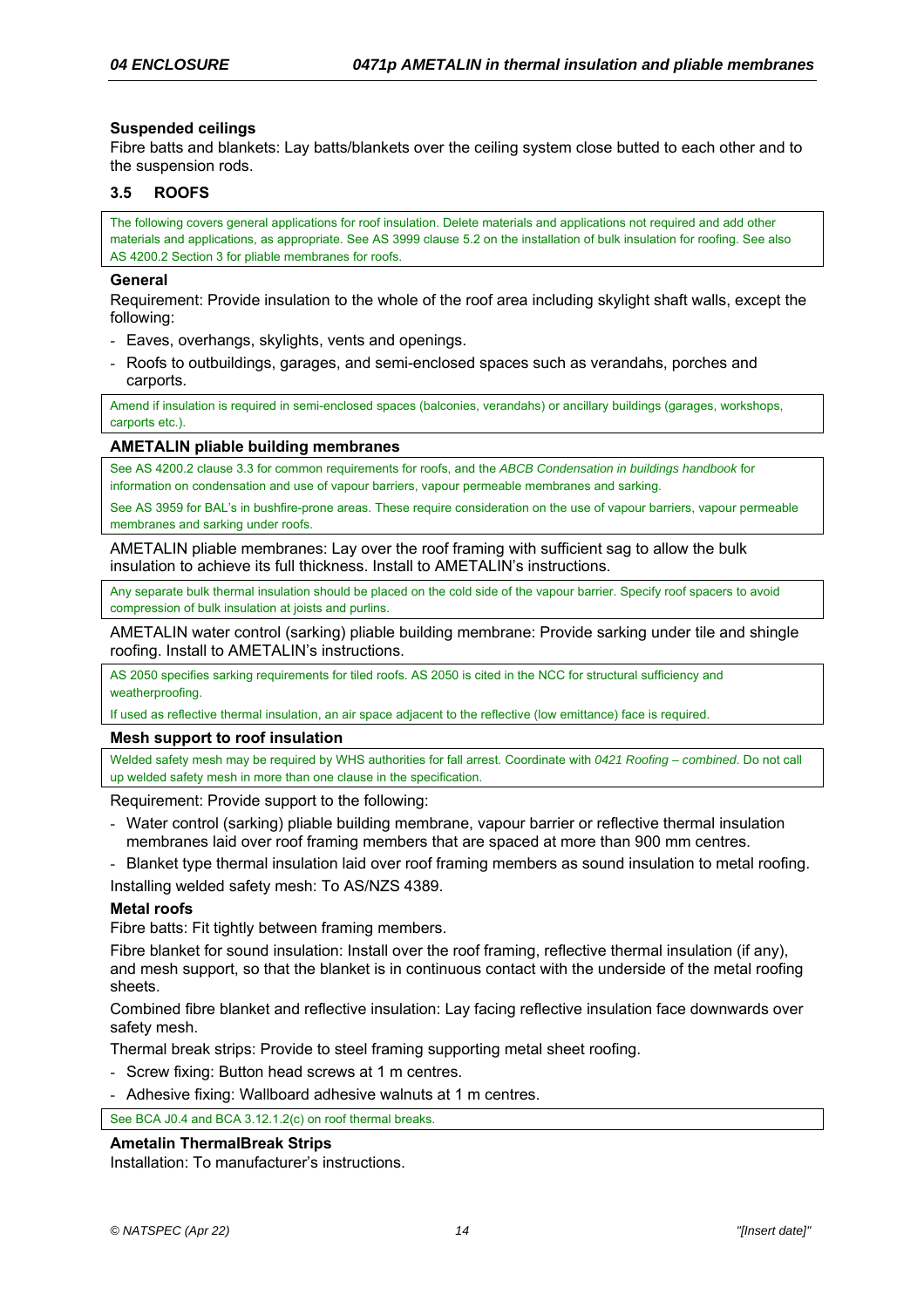### **Thermal break strips**

Installation: Provide to steel framing supporting metal sheet roofing.

- Screw fixing: Button head screws at 1 m centres.
- Adhesive fixing: Wallboard adhesive walnuts at 1 m centres.

See BCA J0.4 and BCA 3.12.1.2(c) on roof thermal breaks.

#### **Waterproof membrane roofs**

Roofs with insulating membrane protection are also known as IRMA (inverted roof membrane assembly) or PMR (protective membrane roof). Delete if documented in *0411 Waterproofing – external and tanking*.

Preparation: Make sure membrane is clean and free of loose material. Lay separation layer over membrane with edges lapped 300 mm and turned up at upstands and penetrations.

Rigid cellular insulation boards: Lay boards in brick pattern with shiplap edges pushed together firmly, cut neatly around penetrations and extend up upstands.

Document separation layer and surface finish in *0411 Waterproofing – external and tanking*, or delete if not required.

### **3.6 COMPLETION**

### **Warranties**

Requirement: Provide the manufacturers published product warranties.

Use only if warranties extending beyond the defects liability period are available for the particular system.

# **4 SELECTIONS**

**Schedules** are a tool to specify properties required for products or systems. If the principal permits documentation of the product or system by proprietary name, some of the properties may be unnecessary and can be deleted. Document the product or system's location or application here and/or on the drawings with a matching project code. Refer to NATSPEC TECHnote GEN 024 for guidance on using and editing schedules.

### **4.1 AMETALIN PLIABLE MEMBRANES**

### **Pliable membranes schedule**

|                                           | Α | В | C |
|-------------------------------------------|---|---|---|
| Application                               |   |   |   |
| Location                                  |   |   |   |
| Product                                   |   |   |   |
| Electrical conductivity<br>classification |   |   |   |
| Duty classification                       |   |   |   |
| lSurface emittance<br>Iclassification     |   |   |   |
| lMembrane emittance<br>category           |   |   |   |
| Vapour control<br>membrane classification |   |   |   |
| R-Value (m <sup>2</sup> .K/W)             |   |   |   |

The codes in the header row of the schedule designate each application or location of the item scheduled. Edit the codes to match those in other contract documents.

Select pliable membranes by product or by performance. Delete performance rows if selecting by product.

Application: Select from the following:

- Thermal control membrane.
- Fire performance membrane.
- Vapour permeable ( (breathable) membrane.
- Vapour control membrane (vapour barrier).

Location: Describe location or show on the drawings.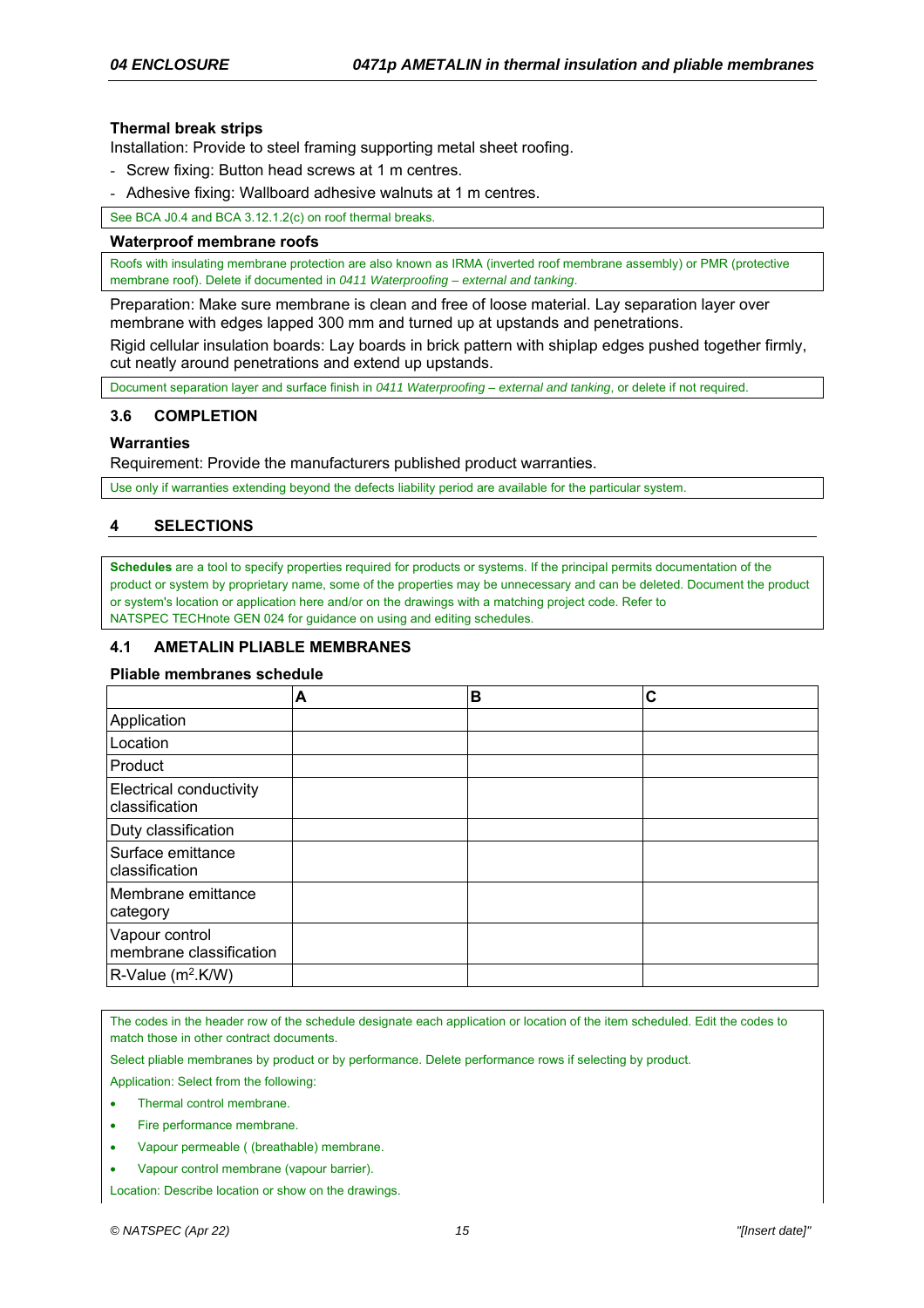Product. Select from the following AMETALIN pliable membrane products.

THERMAL CONTROL:

- ThermalBreak™
- ThermalLiner™
- SilverSark<sup>®</sup> xR
- FIRE PERFORMANCE:
- Ametalin CeaseFire™
- FireSark®
- FireSark® Micro-perforated
- VAPOUR BARRIER:
- ThermalBreak™
- ThermalLiner™
- SilverSark® HVB
- SilverSark<sup>®</sup>
- SilverWrap™
- FireSark®
- **SilverSark®**
- SilverSark® xR

#### VAPOUR PERMEABLE:

Ametalin CeaseFire™

- VapourTech® Wall
- VapourTech® Brane® VHP
- FireSark® Micro-perforated
- SilverWrap™ Micro-perforated
- SilverWrap™ xR Micro-perforated
- SilverWrap™ xRS Micro-perforated
- SilverFloor™
- ThermaFloor™

Electrical conductivity classification: Select from Electrically non-conductive or Electrically conductive.

Duty classification: Select from Extra heavy, Heavy, Medium, Light, Light wall or Extra light.

Surface emittance classification: Select from IR Reflective, IR Semi-reflective or IR Non-reflective.

Membrane emittance category: Select from RR, RS, RN, SS, SN or NN. These categories describe the emittance of each surface, for example for RS, surface 1 is IR Reflective and surface 2 is IR Semi-reflective.

Vapour control membrane classification:

- Vapour barrier: Class 1 or Class 2.
- Vapour permeable (breathable) membrane: Class 3 or Class 4.

R-Value (m<sup>2</sup>.K/W): AS/NZS 4859.1 requires that R-Value is declared at 23°C for insulation products sold in Australia.

### **4.2 THERMAL INSULATION**

### **Thermal insulation schedule**

|                                  | A | в | С |
|----------------------------------|---|---|---|
| Application                      |   |   |   |
| Type/Product                     |   |   |   |
| $R$ -Value (m <sup>2</sup> .K/W) |   |   |   |
| Thickness (mm)                   |   |   |   |
| Airborne sound insulation        |   |   |   |
| Compressive strength<br>(kPa)    |   |   |   |
| Rigid cellular sheet class       |   |   |   |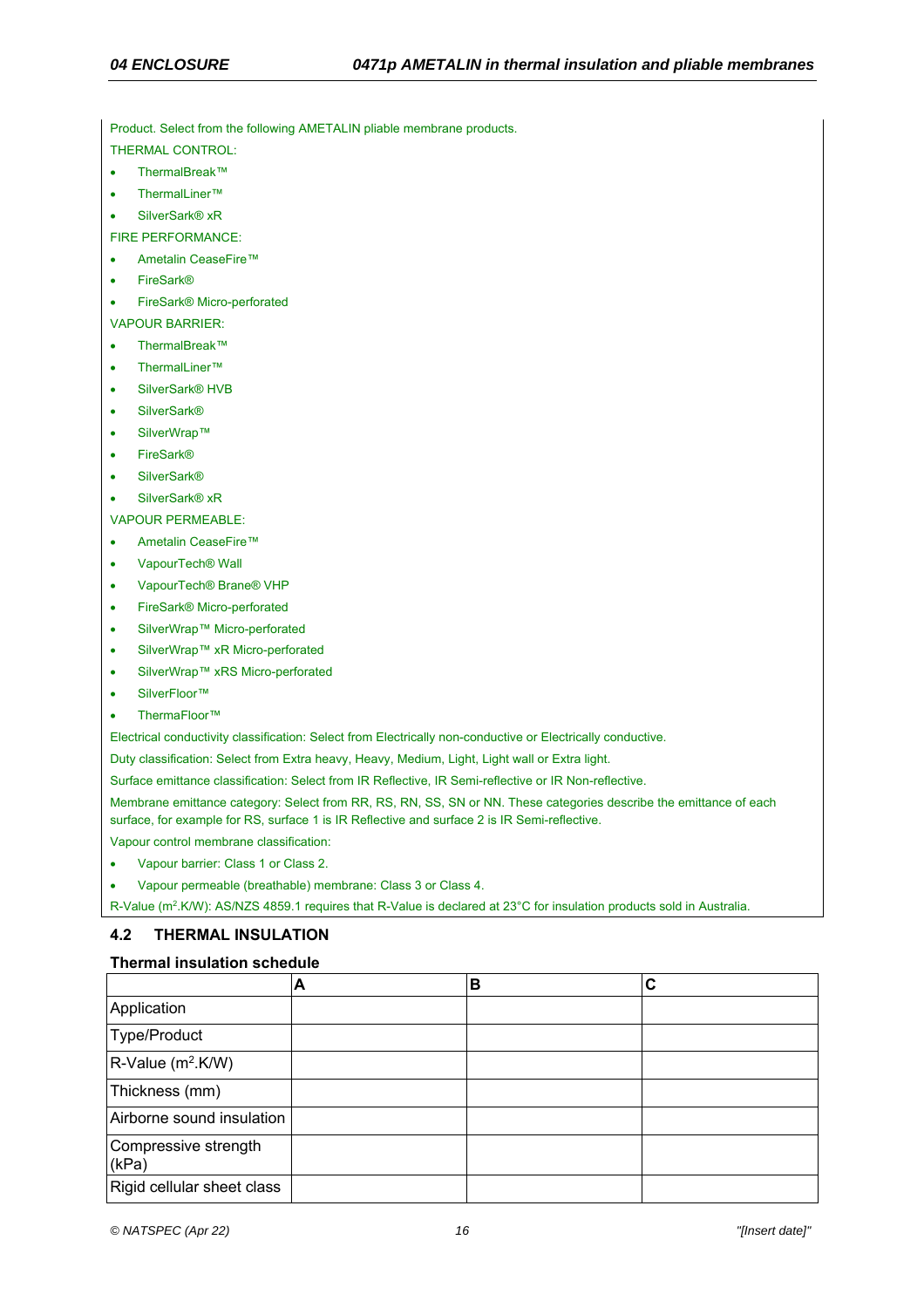The codes in the header row of the schedule designate each application or location of the item scheduled. Edit the codes to match those in other contract documents.

Application: Select from the following:

- Under suspended framed floors.
- Over suspended framed floors.
- Below concrete slab on ground.
- Over concrete slab on ground.
- Under suspended concrete slab.
- Framed walls.
- Masonry veneer cavity walls.
- Full masonry cavity walls external face of internal leaf.
- Full masonry cavity walls internal face of internal leaf.
- Cathedral ceilings.
- Framed ceilings.
- Suspended ceilings.
- Tiled roofs.
- Metal roofs.
- Waterproof membrane roofs.
- Type/Product: Nominate product or select from the following types:
- Bulk insulation.
- Combined bulk insulation blanket and reflective insulation.
- Semi rigid sheets with heavy duty pliable building membrane.
- Pliable building membrane (foil) faced blanket.
- Rigid cellular insulation boards. Check the selected product for fire hazard properties if the insulation is exposed.

Product: If the system is specified by proprietary name, some of the other schedule items may be unnecessary and can be deleted.

R-Value (m<sup>2</sup>.K/W): AS/NZS 4859.1 requires that R-Value is declared at 23°C for insulation products sold in Australia. If the system or total R-Value relies on layers of different materials, air spaces or reflective surfaces the R-Value must be calculated to AS/NZS 4859.2. Calculations performed to AS/NZS 4859.2 are not to be used for the purposes of labelling.

Thickness (mm): Nominate insulation thickness required to achieve the R-Value.

Airborne sound insulation: State the required rating to AS/NZS ISO 717.1 for either the weighted sound reduction index  $(R_w)$  or weighted sound reduction index with spectrum adaptation  $(R_w + C_v)$ . This rating is for a building system e.g. partition wall, of which the building element is only one component. It may be better to provide the rating in the appropriate system schedule. It is advisable to obtain the advice of an acoustic consultant on the selection of an  $R_w$  or  $R_w + C_t$  rating for airborne sound transmission reduction. Refer to NATSPEC TECHnote DES 032 for information.

Compressive strength (kPa): Refer to structural engineer and product manufacturer for advice.

Rigid cellular sheet class: Refer to AS 1366 series for information on the classification of rigid cellular sheet insulation, e.g. for rigid (moulded and extruded) cellular polystyrene AS 1366.3 Class SL (marked with a yellow colour stripe), or AS 1366.4 Class I (marked on each board).

#### **REFERENCED DOCUMENTS**

**The following documents are incorporated into this worksection by reference:**

| AS 1530            |      | Methods for fire tests on building materials, components and structures                          |
|--------------------|------|--------------------------------------------------------------------------------------------------|
| AS 1530.1          | 1994 | Combustibility test for materials                                                                |
| AS 1530.2          | 1993 | Test for flammability of materials                                                               |
| AS/NZS 1530.3      | 1999 | Simultaneous determination of ignitability, flame propagation, heat release and<br>smoke release |
| <b>AS/NZS 1859</b> |      | Reconstituted wood-based panels - Specifications                                                 |
| AS/NZS 1859.4      | 2018 | Wet process fibreboard                                                                           |
| <b>AS/NZS 3000</b> | 2018 | Electrical installations (known as the Australian/New Zealand Wiring Rules)                      |
| AS 3999            | 2015 | <b>Bulk thermal insulation - Installation</b>                                                    |
| <b>AS/NZS 4200</b> |      | Pliable building membranes and underlays                                                         |
| AS/NZS 4200.1      | 2017 | <b>Materials</b>                                                                                 |
| AS 4200.2          | 2017 | Installation                                                                                     |
| <b>AS/NZS 4389</b> | 2015 | Roof safety mesh                                                                                 |
| <b>AS/NZS 4859</b> |      | Thermal insulation materials for buildings                                                       |
| AS/NZS 4859.1      | 2018 | General criteria and technical provisions                                                        |